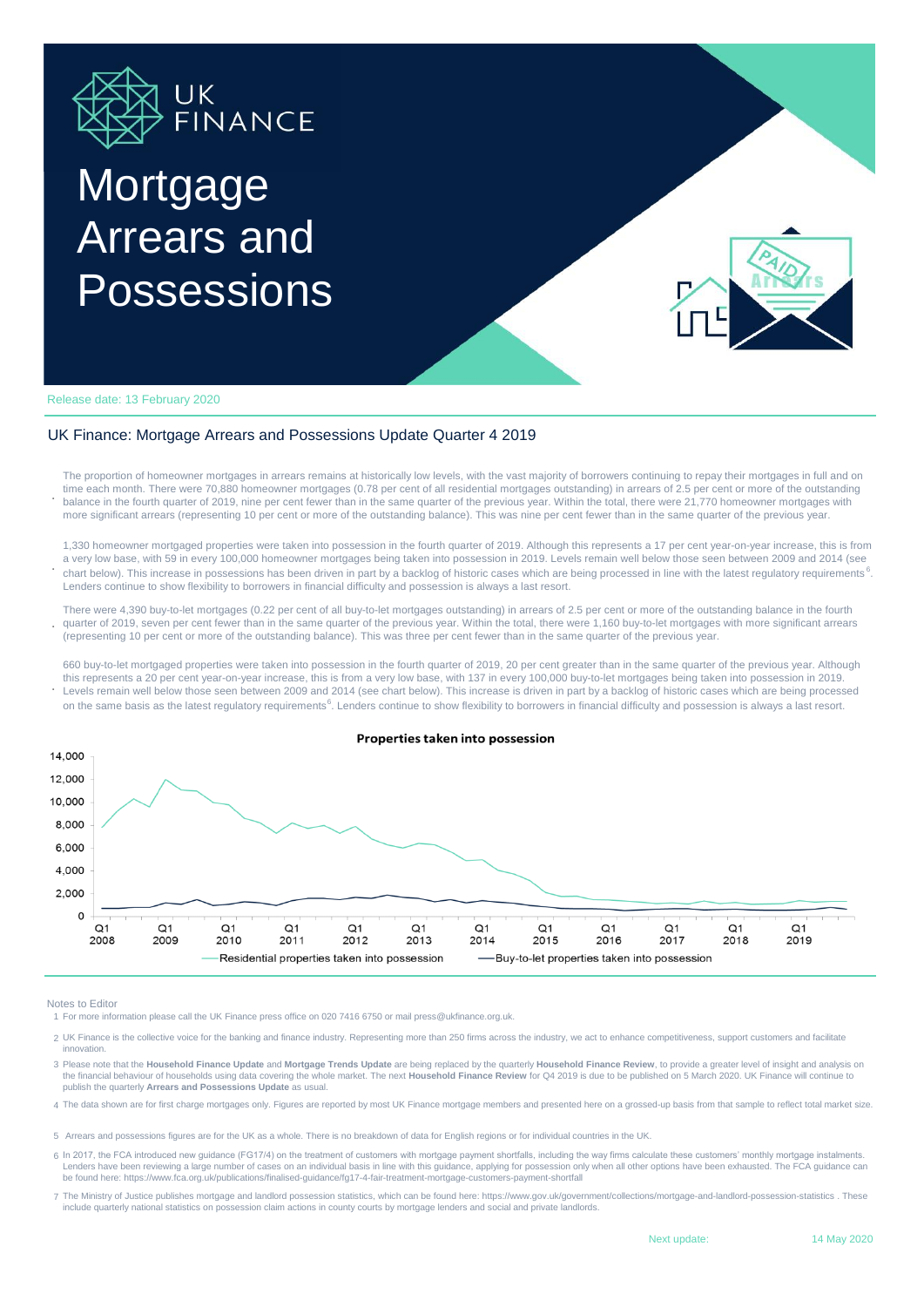## Release date: 13 February 2020

| <b>Mortgage Arrears</b>                                |                                                                                                             |                                                                                     |           |           |           |           |           |           |                       |                                   | Latest<br>$(19 - Q4)$ | Y-o-Y comparison |
|--------------------------------------------------------|-------------------------------------------------------------------------------------------------------------|-------------------------------------------------------------------------------------|-----------|-----------|-----------|-----------|-----------|-----------|-----------------------|-----------------------------------|-----------------------|------------------|
| Number of mortgages in arrears                         | Number of first charge<br>mortgage loans in arrears<br>representing over 2.5% of the<br>outstanding balance | 120,000<br>100,000<br>80,000<br>Number<br>60,000<br>40,000<br>20,000                | $16-Q4$   | $17 - Q2$ | $17 - Q4$ | $18-Q2$   | $18 - Q4$ | $19-Q2$   | $19 - Q4$             | Buy-to-let<br>Homeowners          | 4,390<br>70.880       | $-7%$<br>$-9%$   |
| Number of homeowner<br>mortgages within arrears bands  | Number of first charge<br>homeowner mortgage loans in<br>arrears, split by severity of<br>arrears.          | 50,000                                                                              |           |           |           |           |           |           |                       |                                   | Latest<br>$(19 - Q4)$ | Y-o-Y comparison |
|                                                        |                                                                                                             | 40,000                                                                              |           |           |           |           |           |           |                       | Arrears of 2.5%-5% of<br>balance  | 29,390                | $-7%$            |
|                                                        |                                                                                                             | 30,000<br>ğ<br>Ξ<br>20,000                                                          |           |           |           |           |           |           |                       | Arrears of 5%-7.5% of<br>balance  | 12,640                | $-9%$            |
|                                                        |                                                                                                             | 10,000                                                                              |           |           |           |           |           |           |                       | Arrears of 7.5%-10% of<br>balance | 7,080                 | $-11%$           |
|                                                        |                                                                                                             |                                                                                     | $16 - Q4$ | $17 - Q2$ | $17 - Q4$ | $18-Q2$   | $18 - Q4$ | $19-Q2$   | 19-Q4                 | Arrears over 10% of<br>balance    | 21,770                | $-9%$            |
|                                                        |                                                                                                             | 3,000                                                                               |           |           |           |           |           |           |                       |                                   | Latest<br>$(19 - Q4)$ | Y-o-Y comparison |
| Number of buy-to-let mortgages<br>within arrears bands | Number of first charge buy-to-<br>let mortgage loans in arrears,<br>split by severity of arrears.           | 2,500<br>2,000                                                                      |           |           |           |           |           |           |                       | Arrears of 2.5%-5% of<br>balance  | 2,050                 | $-6%$            |
|                                                        |                                                                                                             | Number<br>1,500                                                                     |           |           |           |           |           |           |                       | Arrears of 5%-7.5% of<br>balance  | 760                   | $-13%$           |
|                                                        |                                                                                                             | 1,000<br>500                                                                        |           |           |           |           |           |           |                       | Arrears of 7.5%-10% of<br>balance | 420                   | $-13%$           |
|                                                        |                                                                                                             |                                                                                     | $16 - Q4$ | $17 - Q2$ | $17 - Q4$ | $18 - Q2$ | $18 - Q4$ | $19-Q2$   | $19-Q4$               | Arrears over 10% of<br>balance    | 1,160                 | $-3%$            |
| <b>Mortgage Possessions</b>                            |                                                                                                             |                                                                                     |           |           |           |           |           |           | Latest<br>$(19 - Q4)$ | Y-o-Y comparison                  |                       |                  |
| Number of mortgage<br>possessions                      | Number of possessions of first<br>charge mortgaged properties<br>in period                                  | 2,500                                                                               |           |           |           |           |           |           |                       |                                   |                       |                  |
|                                                        |                                                                                                             | 2,000<br>$\begin{array}{ll} \frac{5}{6} & 1,500 \\ \frac{1}{2} & 1,000 \end{array}$ |           |           |           |           |           |           |                       | Buy-to-let                        | 660                   | 20%              |
|                                                        |                                                                                                             | 500                                                                                 | $16 - Q4$ | $17 - Q2$ | $17 - Q4$ | $18-Q2$   | $18 - Q4$ | $19 - Q2$ | $19 - Q4$             | <b>Homeowners</b>                 | 1,330                 | 17%              |

Next update:

14 May 2020